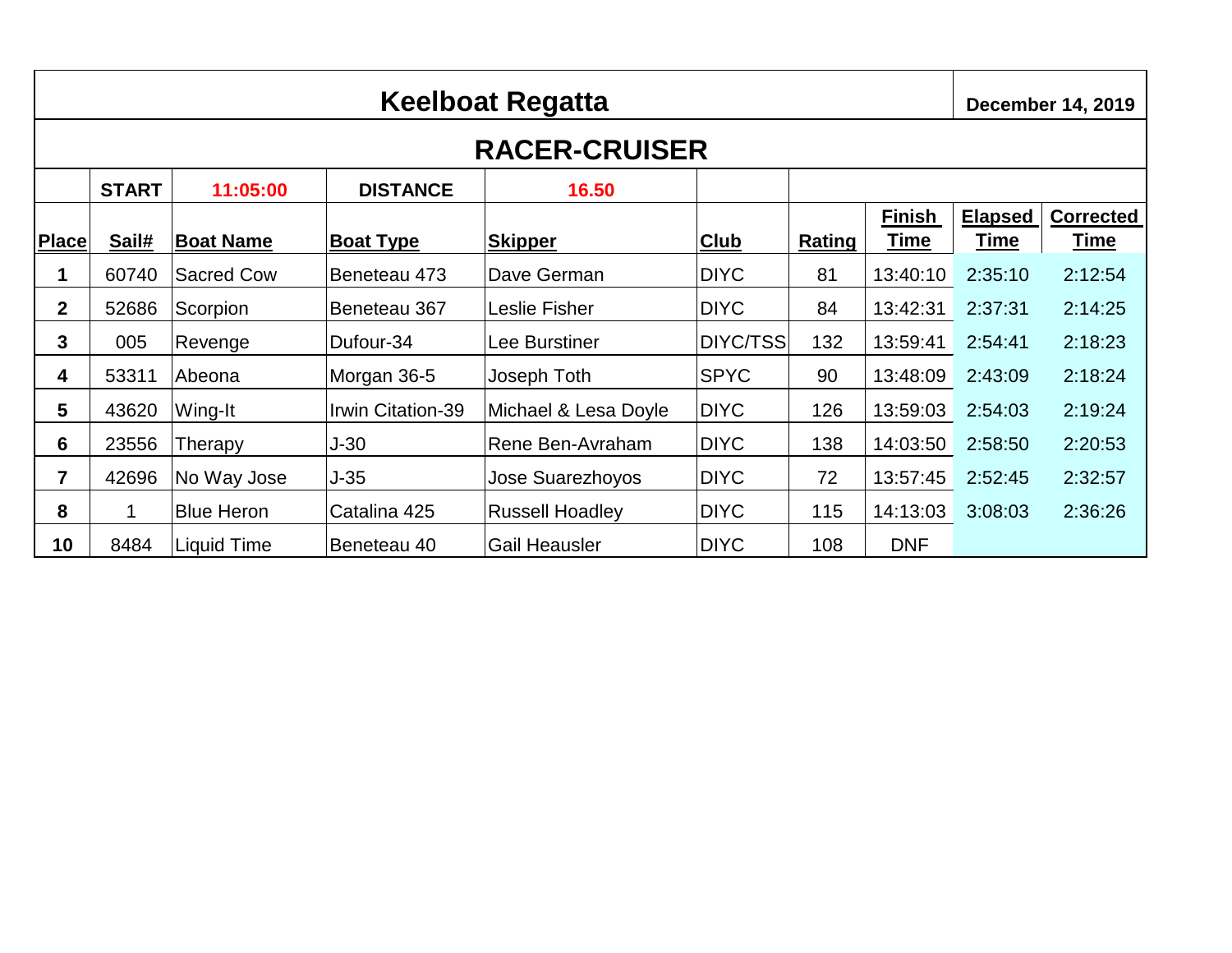|                | <b>Keelboat Regatta</b> |                   |                                |                     |             |        |                              |                               |                                 |  |  |  |  |
|----------------|-------------------------|-------------------|--------------------------------|---------------------|-------------|--------|------------------------------|-------------------------------|---------------------------------|--|--|--|--|
|                | <b>CRUISING</b>         |                   |                                |                     |             |        |                              |                               |                                 |  |  |  |  |
|                | <b>START</b>            | 11:12:00          | <b>DISTANCE</b>                | 16.50               |             |        |                              |                               |                                 |  |  |  |  |
| <b>Place</b>   | Sail#                   | <b>Boat Name</b>  | <b>Boat Type</b>               | <b>Skipper</b>      | <b>Club</b> | Rating | <b>Finish</b><br><b>Time</b> | <b>Elapsed</b><br><u>Time</u> | <b>Corrected</b><br><u>Time</u> |  |  |  |  |
| 1              | 10225                   | Long Gone         | Morgan-42                      | <b>Phil Waller</b>  | <b>DIYC</b> | 187    | 14:02:45                     | 2:50:45                       | 1:59:20                         |  |  |  |  |
| $\mathbf{2}$   | 53275                   | Wings             | C&C 30                         | Mike Danielson      | <b>DIYC</b> | 215    | 14:24:24                     | 3:12:24                       | 2:13:17                         |  |  |  |  |
| 3              | 479                     | Play Actor        | Ta Shing Baba 35 Paul Phillips |                     | <b>TSS</b>  | 263    | 14:51:30                     | 3:39:30                       | 2:27:11                         |  |  |  |  |
| 4              | 007                     | Esperanza         | C&C 33                         | Stoddard / Zanchi   | <b>DIYC</b> | 163    | 14:30:47                     | 3:18:47                       | 2:33:58                         |  |  |  |  |
| 5              | 283                     | <b>Komus</b>      | Morgan-24                      | Shenk / Brasier     | <b>DIYC</b> | 241    | 14:54:10                     | 3:42:10                       | 2:35:54                         |  |  |  |  |
| 6              | H <sub>100</sub>        | Another Road      | Heritage WI 36                 | Ruman / Jacobsen    | <b>DIYC</b> | 174    | 14:35:50                     | 3:23:50                       | 2:35:59                         |  |  |  |  |
| $\overline{7}$ | 23                      | Patronus          | Morgan-45                      | Larry & Cary Willis | <b>DIYC</b> | 177    | 14:45:06                     | 3:33:06                       | 2:44:26                         |  |  |  |  |
| 9              | 4951                    | <b>First Wind</b> | <b>CSY-44</b>                  | Art Cupps           | <b>DIYC</b> | 211    | <b>DNF</b>                   |                               |                                 |  |  |  |  |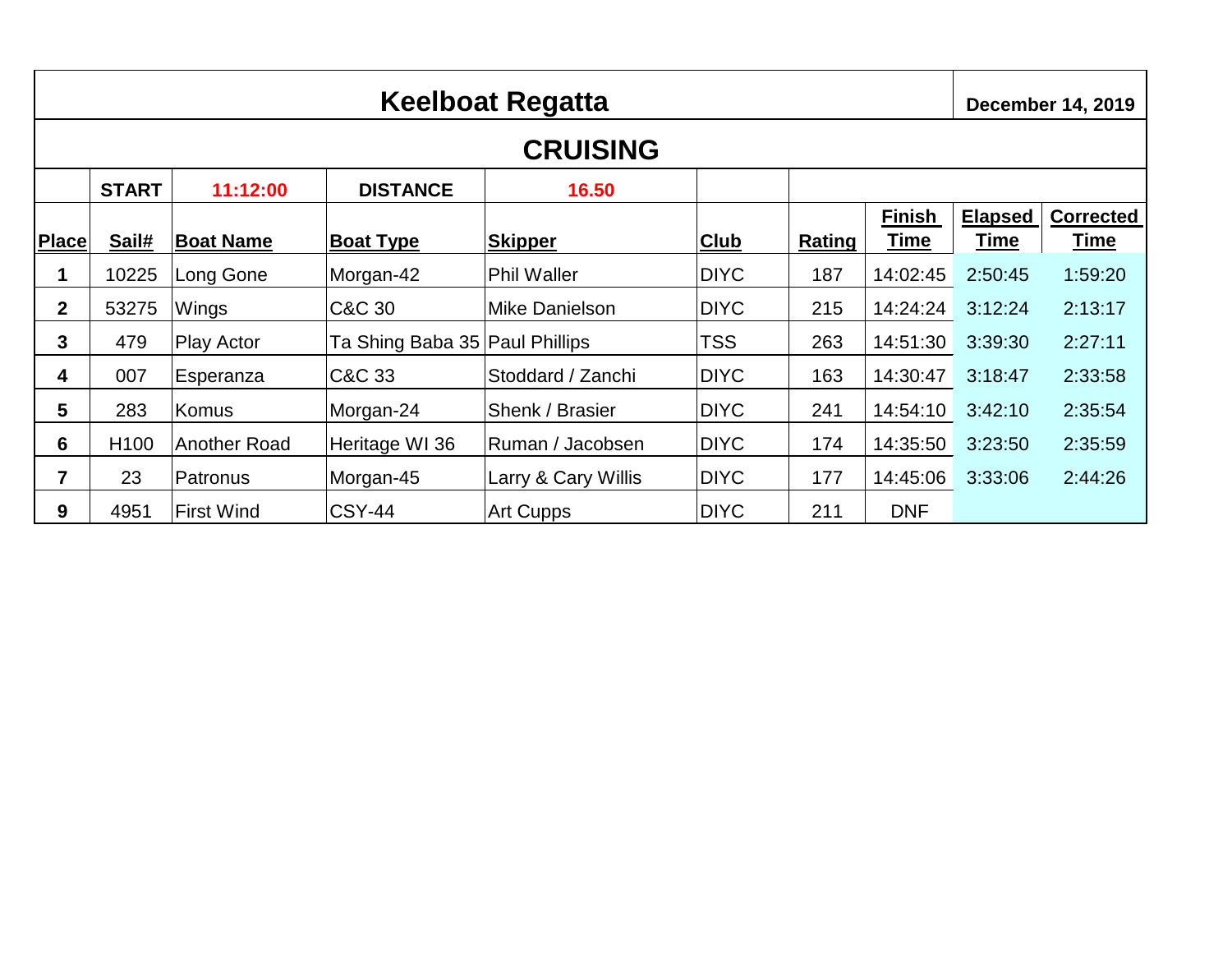|                |       |                  |                       | Keelboat Regatta       |             |                |                |                |                |        |                  |
|----------------|-------|------------------|-----------------------|------------------------|-------------|----------------|----------------|----------------|----------------|--------|------------------|
|                |       |                  |                       | <b>Spinnaker-A</b>     |             |                |                |                |                |        |                  |
|                |       |                  |                       |                        |             | Race           | Race           | Race           | Race           | Final  |                  |
| <b>Place</b>   | Sail# | <b>Boat Name</b> | <b>Boat Type</b>      | <b>Skipper</b>         | Club        | <u>1</u>       | $\overline{2}$ | $\overline{3}$ | $\overline{4}$ | Points | <b>Prize</b>     |
|                | 151   | Long Shot        | Melges-32             | John Poulson           | <b>DIYC</b> | $\overline{2}$ | 3              | 1              | 1              | 7      | 1                |
| $\overline{2}$ | 123   | Trash Panda      | Melges-32             | <b>Scott MacGregor</b> | <b>DIYC</b> | 4              | 1              | $\overline{2}$ | 2              | 9      | $\boldsymbol{2}$ |
| 3              | 180   | Volpe            | Melges-32             | George Haynie          | <b>DIYC</b> | 8              | $\overline{2}$ | 5              | 4              | 19     | 3                |
| 4              | 46453 | Chip's All In    | $B-32$                | Chip Merlin            | <b>DIYC</b> | 5              | 4              | 3              | 8              | 20     |                  |
| 5              | 169   | Shambhala        | Melges-32             | <b>JA Booker</b>       | <b>DIYC</b> | 6              | 5              | 9              | 3              | 23     |                  |
| 6              | 42341 | Warrior          | Tripp-38              | <b>Grant Dumas</b>     | <b>SPYC</b> | 9              | 6              | 7              | 5              | 27     |                  |
| 7              | 155   | Arista           | Melges-32             | <b>Jody Abrams</b>     | <b>SPYC</b> | $\overline{7}$ | 10             | 4              | 7              | 28     |                  |
| 8              | 83170 | Alpha Dog        | <b>Henderson SR33</b> | Gordon Latrobe         | <b>DIYC</b> | 10             | 8              | 6              | 6              | 30     |                  |
| 9              | 39523 | Wasabi           | <b>Farr 395</b>       | Eric Lopez             | US Sailing  | 3              | 9              | 8              | <b>OCS</b>     | 31     |                  |
| 10             | 11    | TackTick         | Martin 243            | Michael Siedlecki      | <b>SPSA</b> | 1              | dnf            | dnc            | dnc            | 34     |                  |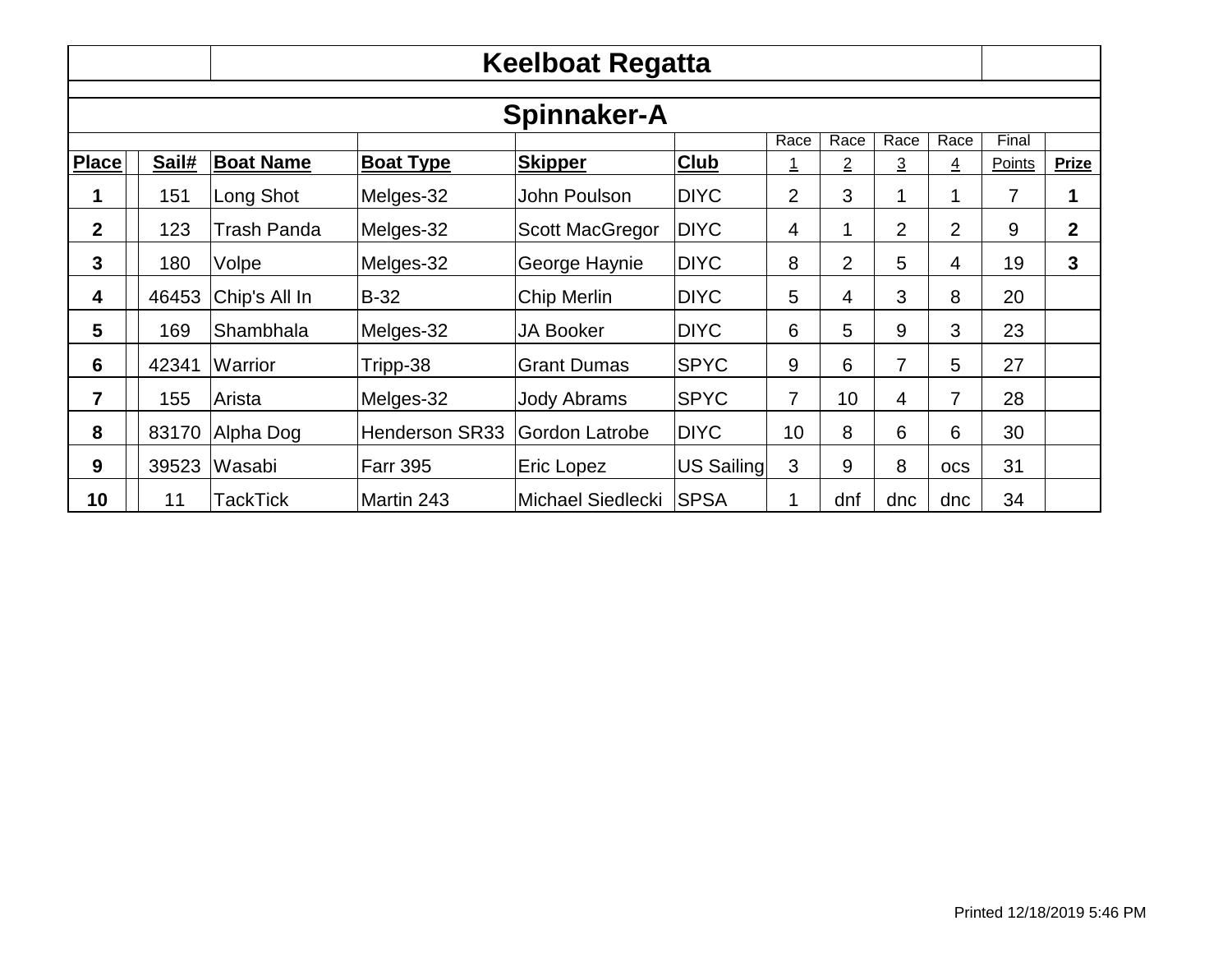|                    |       |                       |                    | Keelboat Regatta        |             |                |                |                |                |        |              |  |
|--------------------|-------|-----------------------|--------------------|-------------------------|-------------|----------------|----------------|----------------|----------------|--------|--------------|--|
| <b>Spinnaker-B</b> |       |                       |                    |                         |             |                |                |                |                |        |              |  |
|                    |       |                       |                    |                         |             | Race           | Race           | Race           | Race           | Final  |              |  |
| <b>Place</b>       | Sail# | <b>Boat Name</b>      | <b>Boat Type</b>   | <b>Skipper</b>          | Club        |                | $\overline{2}$ | $\overline{3}$ | $\overline{4}$ | Points | <b>Prize</b> |  |
| 1                  | 97925 | <b>Fully Involved</b> | $B-25$             | <b>Steve Vincent</b>    | <b>DIYC</b> | 1              | $\overline{2}$ | 3              | $\overline{2}$ | 8      | 1            |  |
| $\overline{2}$     | 93    | <b>Breezin Bayou</b>  | $J-105$            | <b>Stephen Mitcham</b>  | <b>DIYC</b> | 3              | $\mathbf{1}$   | 1              | 3.5            | 8.5    | $\mathbf{2}$ |  |
| 3                  | 115   | No Direction          | $IC-24$            | <b>Tito Colon</b>       | <b>DIYC</b> | $\overline{2}$ | 3              | 5              | 3.5            | 13.5   | 3            |  |
| 4                  | 48    | Rocket                | $J-35$             | Tarry Grimsdale         | <b>DIYC</b> | 5              | 6              | $\overline{2}$ | 1              | 14     |              |  |
| 5                  | 155   | Raptor                | J-105 SD           | <b>Steven Lewis</b>     | <b>DIYC</b> | 6              | $\overline{4}$ | 4              | 6              | 20     |              |  |
| 6                  | 40688 | <b>Yard Goat</b>      | Soverel-33         | <b>Jamie Myers</b>      | <b>DIYC</b> | 4              | 5              | dnf            | 5              | 24     |              |  |
| $\overline{7}$     | 83198 | Fire & Ice            | J-105 SD           | George Cussins          | <b>DIYC</b> | 7              | 7              | 6              | dnf            | 30     |              |  |
| 8                  | 50    | <b>Kicks</b>          | <b>J-92S</b>       | <b>Robert Bilthouse</b> | <b>DIYC</b> | 8              | 8              | $\overline{7}$ | 7              | 30     |              |  |
| 9                  | 30    | Dr. Bligh             | S <sub>2</sub> 9.1 | John Lackey             | <b>DIYC</b> | 9              | dnc            | dnc            | dnc            | 39     |              |  |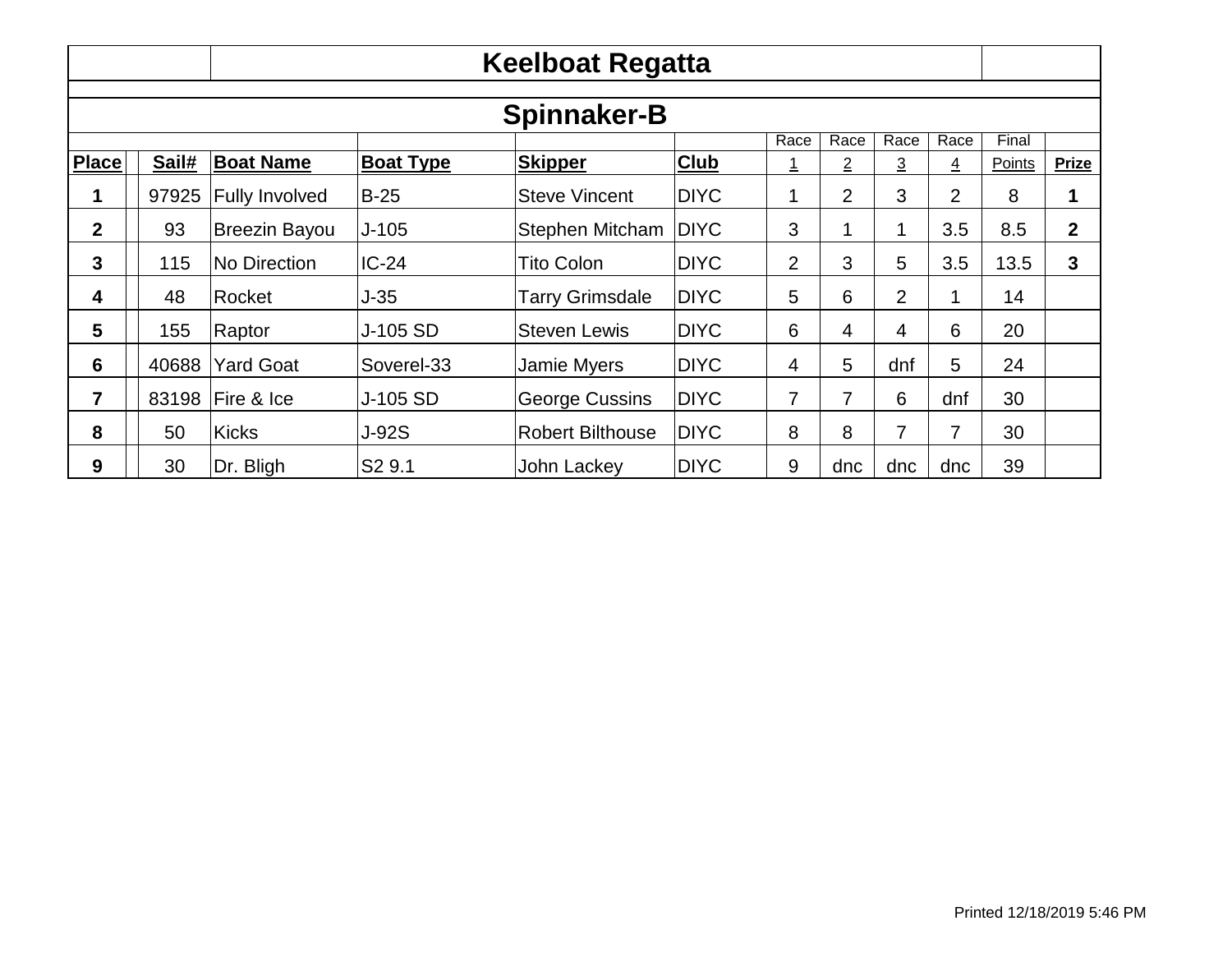|                 | Keelboat Regatta<br><b>December 14, 2019</b> |                  |                       |                          |        |                              |                               |                                 |
|-----------------|----------------------------------------------|------------------|-----------------------|--------------------------|--------|------------------------------|-------------------------------|---------------------------------|
|                 |                                              |                  | <b>SPINNAKER-A</b>    | Race 1                   |        |                              |                               |                                 |
|                 | <b>START</b>                                 | 11:55:00         | <b>DISTANCE</b>       | 4.00                     |        |                              |                               |                                 |
| <b>Place</b>    | Sail#                                        | <b>Boat Name</b> | <b>Boat Type</b>      | <b>Skipper</b>           | Rating | <b>Finish</b><br><u>Time</u> | <b>Elapsed</b><br><u>Time</u> | <b>Corrected</b><br><u>Time</u> |
| 1               | 11                                           | TackTick         | Martin 243            | <b>Michael Siedlecki</b> | 60     | 12:35:53                     | 0:40:53                       | 0:36:53                         |
| $\mathbf{2}$    | 151                                          | Long Shot        | Melges-32             | John Poulson             | 27     | 12:35:02                     | 0:40:02                       | 0:38:14                         |
| 3               | 39523                                        | Wasabi           | <b>Farr 395</b>       | Eric Lopez               | 51     | 12:36:57                     | 0:41:57                       | 0:38:33                         |
| 4               | 123                                          | Trash Panda      | Melges-32             | <b>Scott MacGregor</b>   | 27     | 12:36:05                     | 0:41:05                       | 0:39:17                         |
| $5\phantom{.0}$ | 46453                                        | Chip's All In    | <b>B-32</b>           | Chip Merlin              | 63     | 12:38:43                     | 0:43:43                       | 0:39:31                         |
| 6               | 169                                          | Shambhala        | Melges-32             | <b>JA Booker</b>         | 27     | 12:36:24                     | 0:41:24                       | 0:39:36                         |
| $\overline{7}$  | 155                                          | Arista           | Melges-32             | <b>Jody Abrams</b>       | 27     | 12:36:25                     | 0:41:25                       | 0:39:37                         |
| 8               | 180                                          | Volpe            | Melges-32             | George Haynie            | 27     | 12:36:28                     | 0:41:28                       | 0:39:40                         |
| 9               | 42341                                        | Warrior          | Tripp-38              | <b>Grant Dumas</b>       | 57     | 12:38:30                     | 0:43:30                       | 0:39:42                         |
| 10              | 83170                                        | Alpha Dog        | <b>Henderson SR33</b> | <b>Gordon Latrobe</b>    | 60     | 12:39:08                     | 0:44:08                       | 0:40:08                         |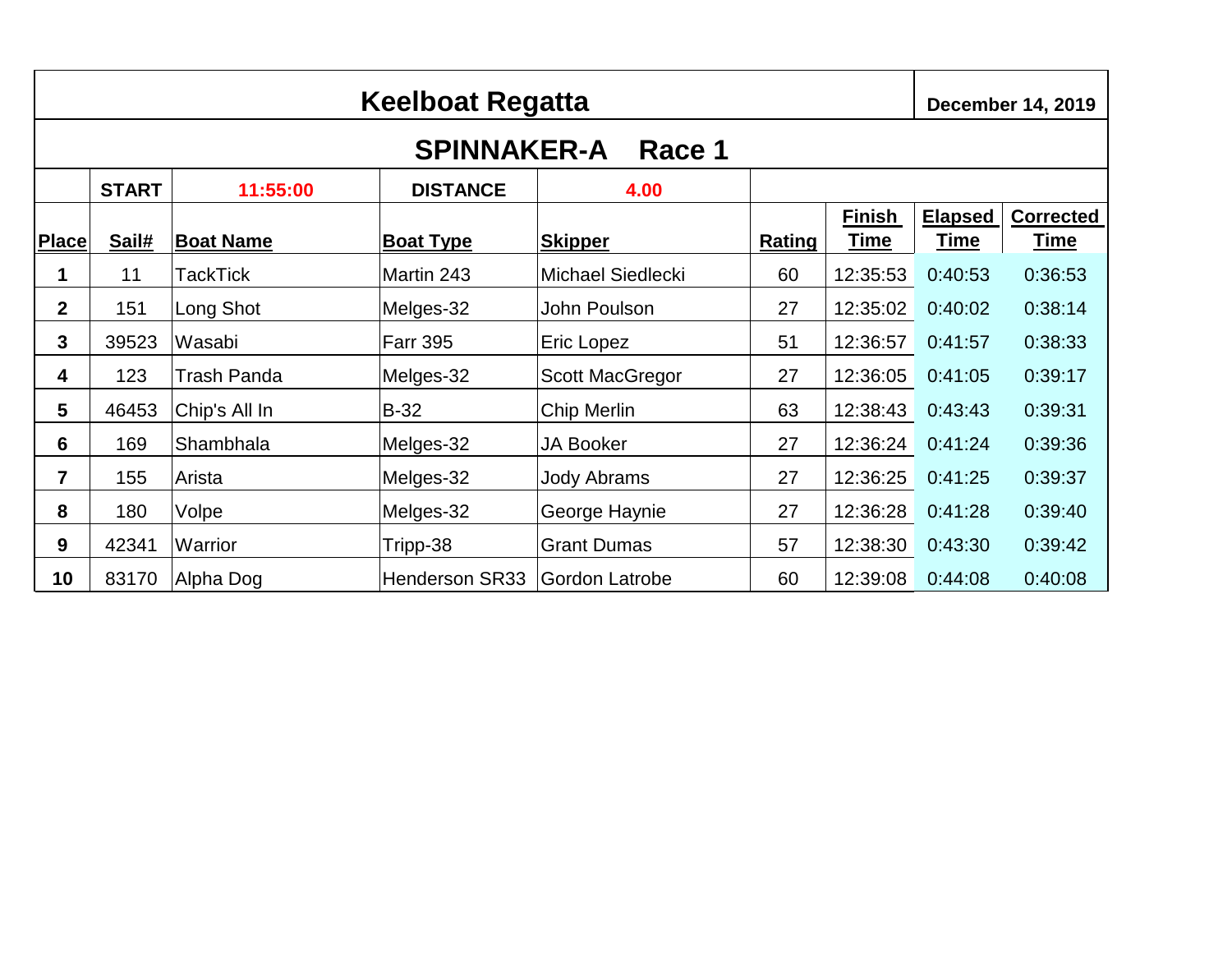|              | <b>Keelboat Regatta</b><br><b>December 14, 2019</b> |                                   |                       |                        |               |                              |                               |                                 |
|--------------|-----------------------------------------------------|-----------------------------------|-----------------------|------------------------|---------------|------------------------------|-------------------------------|---------------------------------|
|              |                                                     |                                   | <b>SPINNAKER-A</b>    | Race 2                 |               |                              |                               |                                 |
|              | <b>START</b>                                        | 13:05:00                          | <b>DISTANCE</b>       | 4.00                   |               |                              |                               |                                 |
| <b>Place</b> | Sail#                                               | <b>Boat Name</b>                  | <b>Boat Type</b>      | <b>Skipper</b>         | <b>Rating</b> | <b>Finish</b><br><u>Time</u> | <b>Elapsed</b><br><u>Time</u> | <b>Corrected</b><br><u>Time</u> |
| 1            | 123                                                 | <b>Trash Panda</b>                | Melges-32             | <b>Scott MacGregor</b> | 27            | 13:39:10                     | 0:34:10                       | 0:32:22                         |
| $\mathbf{2}$ | 180                                                 | Volpe                             | Melges-32             | George Haynie          | 27            | 13:40:10                     | 0:35:10                       | 0:33:22                         |
| 3            | 151                                                 | Long Shot                         | Melges-32             | John Poulson           | 27            | 13:41:05                     | 0:36:05                       | 0:34:17                         |
| 4            | 46453                                               | Chip's All In                     | <b>B-32</b>           | Chip Merlin            | 63            | 13:43:51                     | 0:38:51                       | 0:34:39                         |
| 5            | 169                                                 | Shambhala                         | Melges-32             | <b>JA Booker</b>       | 27            | 13:41:46                     | 0:36:46                       | 0:34:58                         |
| 6            | 42341                                               | Warrior                           | Tripp-38              | <b>Grant Dumas</b>     | 57            | 13:44:17                     | 0:39:17                       | 0:35:29                         |
| 8            | 83170                                               | Alpha Dog                         | <b>Henderson SR33</b> | Gordon Latrobe         | 60            | 13:44:43                     | 0:39:43                       | 0:35:43                         |
| 9            | 39523                                               | Wasabi                            | <b>Farr 395</b>       | Eric Lopez             | 51            | 13:48:26                     | 0:43:26                       | 0:40:02                         |
| 10           | 155                                                 | Arista                            | Melges-32             | <b>Jody Abrams</b>     | 27            | 13:42:24                     | 0:37:24                       | 0:35:36                         |
| 11           | 11                                                  | <b>TackTick</b>                   | Martin 243            | Michael Siedlecki      | 60            | <b>DNF</b>                   |                               |                                 |
|              |                                                     | Arista took 30% Post-Race Penalty |                       |                        |               |                              |                               |                                 |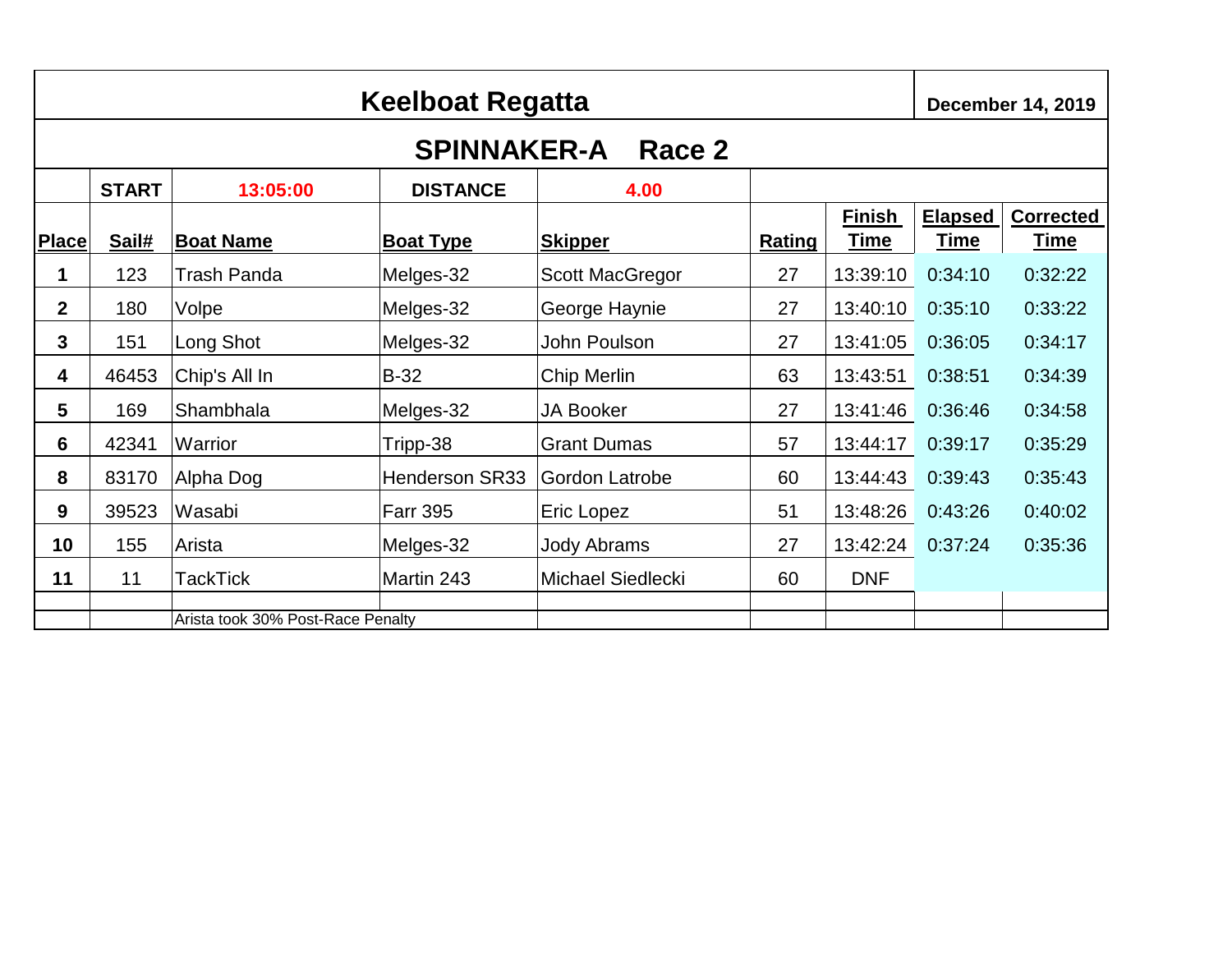|              | <b>Keelboat Regatta</b><br><b>December 14, 2019</b> |                    |                       |                          |               |                       |                        |                          |
|--------------|-----------------------------------------------------|--------------------|-----------------------|--------------------------|---------------|-----------------------|------------------------|--------------------------|
|              |                                                     |                    | <b>SPINNAKER-A</b>    | Race 3                   |               |                       |                        |                          |
|              | <b>START</b>                                        | 14:15:00           | <b>DISTANCE</b>       | 4.00                     |               |                       |                        |                          |
| <b>Place</b> | Sail#                                               | <b>Boat Name</b>   | <b>Boat Type</b>      | <b>Skipper</b>           | <b>Rating</b> | <b>Finish</b><br>Time | <b>Elapsed</b><br>Time | <b>Corrected</b><br>Time |
| 1            | 151                                                 | Long Shot          | Melges-32             | John Poulson             | 27            | 14:49:45              | 0:34:45                | 0:32:57                  |
| $\mathbf{2}$ | 123                                                 | <b>Trash Panda</b> | Melges-32             | <b>Scott MacGregor</b>   | 27            | 14:52:22              | 0:37:22                | 0:35:34                  |
| 3            | 46453                                               | Chip's All In      | <b>B-32</b>           | Chip Merlin              | 63            | 14:55:22              | 0:40:22                | 0:36:10                  |
| 4            | 155                                                 | Arista             | Melges-32             | <b>Jody Abrams</b>       | 27            | 14:53:09              | 0:38:09                | 0:36:21                  |
| 5            | 180                                                 | Volpe              | Melges-32             | George Haynie            | 27            | 14:53:29              | 0:38:29                | 0:36:41                  |
| 6            | 83170                                               | Alpha Dog          | <b>Henderson SR33</b> | Gordon Latrobe           | 60            | 14:56:03              | 0:41:03                | 0:37:03                  |
| 7            | 42341                                               | Warrior            | Tripp-38              | <b>Grant Dumas</b>       | 57            | 14:55:55              | 0:40:55                | 0:37:07                  |
| 8            | 39523                                               | Wasabi             | <b>Farr 395</b>       | Eric Lopez               | 51            | 14:55:59              | 0:40:59                | 0:37:35                  |
| 9            | 169                                                 | Shambhala          | Melges-32             | <b>JA Booker</b>         | 27            | 14:54:24              | 0:39:24                | 0:37:36                  |
| 11           | 11                                                  | TackTick           | Martin 243            | <b>Michael Siedlecki</b> | 60            | <b>DNC</b>            |                        |                          |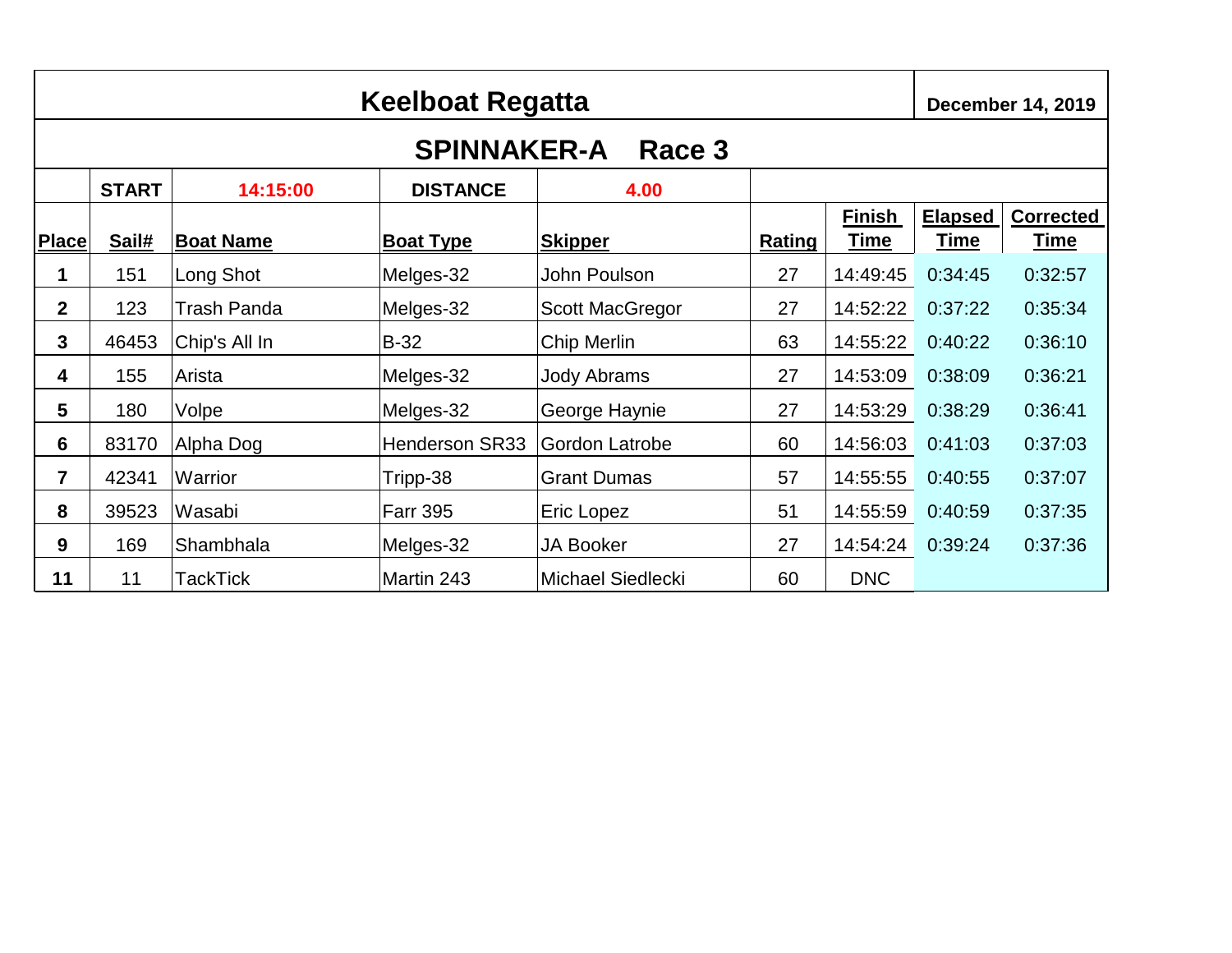|                | <b>Keelboat Regatta</b> |                    |                       |                          |               |                              |                        |                          |
|----------------|-------------------------|--------------------|-----------------------|--------------------------|---------------|------------------------------|------------------------|--------------------------|
|                |                         |                    | <b>SPINNAKER-A</b>    | Race 4                   |               |                              |                        |                          |
|                | <b>START</b>            | 15:20:00           | <b>DISTANCE</b>       | 4.00                     |               |                              |                        |                          |
| <b>Place</b>   | Sail#                   | <b>Boat Name</b>   | <b>Boat Type</b>      | <b>Skipper</b>           | <b>Rating</b> | <b>Finish</b><br><b>Time</b> | <b>Elapsed</b><br>Time | <b>Corrected</b><br>Time |
| 1              | 151                     | Long Shot          | Melges-32             | John Poulson             | 27            | 15:57:07                     | 0:37:07                | 0:35:19                  |
| $\mathbf{2}$   | 123                     | <b>Trash Panda</b> | Melges-32             | <b>Scott MacGregor</b>   | 27            | 15:57:33                     | 0:37:33                | 0:35:45                  |
| 3              | 169                     | Shambhala          | Melges-32             | <b>JA Booker</b>         | 27            | 15:57:56                     | 0:37:56                | 0:36:08                  |
| 4              | 180                     | Volpe              | Melges-32             | George Haynie            | 27            | 15:59:12                     | 0:39:12                | 0:37:24                  |
| 5              | 42341                   | Warrior            | Tripp-38              | <b>Grant Dumas</b>       | 57            | 16:01:28                     | 0:41:28                | 0:37:40                  |
| $6\phantom{1}$ | 83170                   | Alpha Dog          | <b>Henderson SR33</b> | Gordon Latrobe           | 60            | 16:02:35                     | 0:42:35                | 0:38:35                  |
| $\overline{7}$ | 155                     | Arista             | Melges-32             | <b>Jody Abrams</b>       | 27            | 16:02:23                     | 0:42:23                | 0:40:35                  |
| 8              | 46453                   | Chip's All In      | $B-32$                | Chip Merlin              | 63            | 16:05:54                     | 0:45:54                | 0:41:42                  |
| 11             | 39523                   | Wasabi             | <b>Farr 395</b>       | Eric Lopez               | 51            | 16:00:26                     | 0:40:26                | <b>OCS</b>               |
| 11             | 11                      | TackTick           | Martin 243            | <b>Michael Siedlecki</b> | 60            | <b>DNC</b>                   |                        |                          |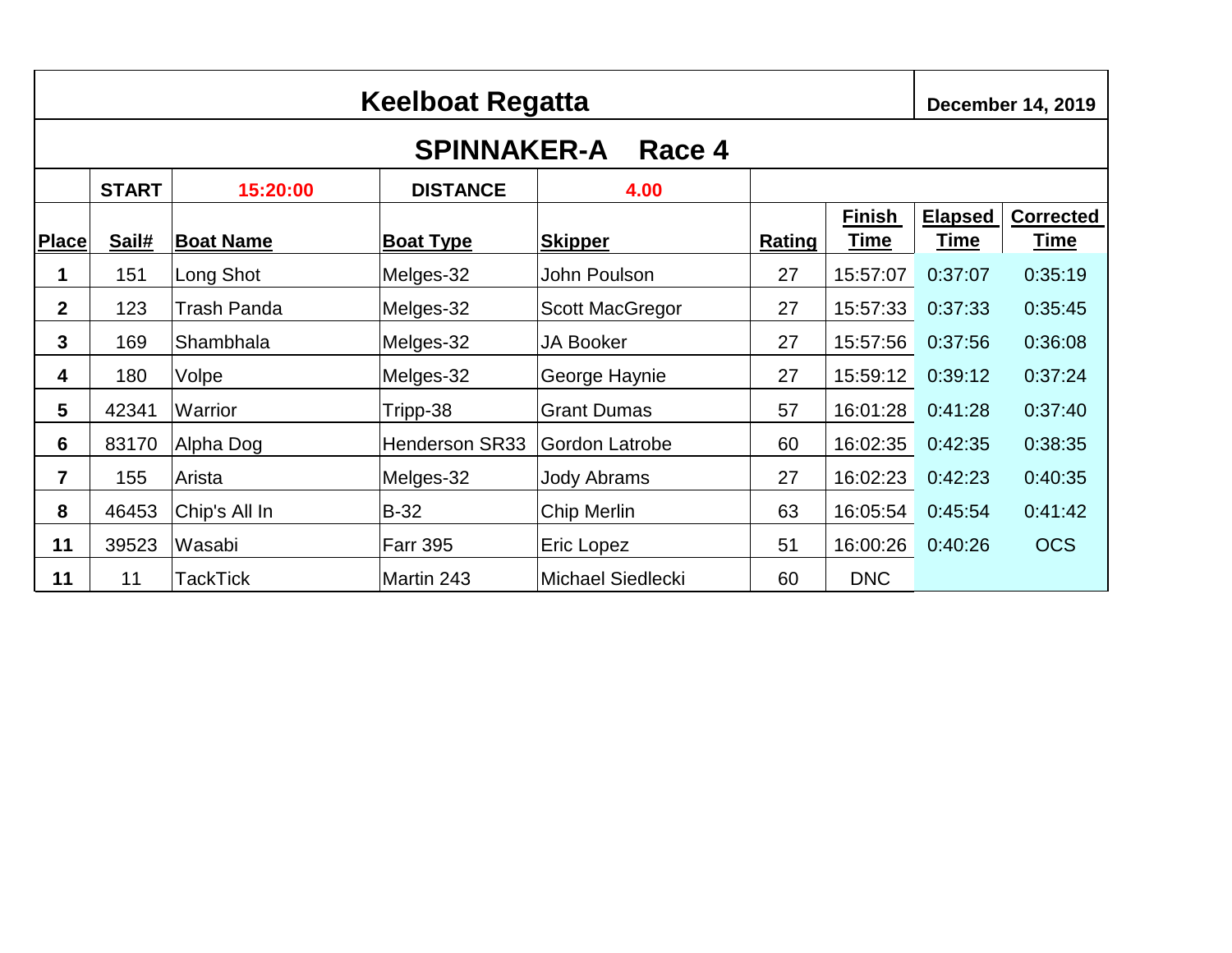|                | Keelboat Regatta |                       |                    |                         |        |                              |                               |                                 |
|----------------|------------------|-----------------------|--------------------|-------------------------|--------|------------------------------|-------------------------------|---------------------------------|
|                |                  |                       | <b>SPINNAKER-B</b> | Race 1                  |        |                              |                               |                                 |
|                | <b>START</b>     | 12:02:00              | <b>DISTANCE</b>    | 4.00                    |        |                              |                               |                                 |
| Place          | Sail#            | <b>Boat Name</b>      | <b>Boat Type</b>   | <b>Skipper</b>          | Rating | <b>Finish</b><br><u>Time</u> | <b>Elapsed</b><br><b>Time</b> | <b>Corrected</b><br><u>Time</u> |
| 1              | 97925            | <b>Fully Involved</b> | $B-25$             | <b>Steve Vincent</b>    | 138    | 12:48:38                     | 0:46:38                       | 0:37:26                         |
| $\mathbf{2}$   | 115              | No Direction          | $IC-24$            | <b>Tito Colon</b>       | 171    | 12:51:04                     | 0:49:04                       | 0:37:40                         |
| 3              | 93               | <b>Breezin Bayou</b>  | $J-105$            | <b>Stephen Mitcham</b>  | 78     | 12:45:25                     | 0:43:25                       | 0:38:13                         |
| 4              | 40688            | Yard Goat             | Soverel-33         | <b>Jamie Myers</b>      | 87     | 12:46:22                     | 0:44:22                       | 0:38:34                         |
| 5              | 48               | Rocket                | $J-35$             | <b>Tarry Grimsdale</b>  | 72     | 12:46:36                     | 0:44:36                       | 0:39:48                         |
| 6              | 155              | Raptor                | J-105 SD           | <b>Steven Lewis</b>     | 87     | 12:49:16                     | 0:47:16                       | 0:41:28                         |
| $\overline{7}$ | 83198            | Fire & Ice            | J-105 SD           | <b>George Cussins</b>   | 87     | 12:49:21                     | 0:47:21                       | 0:41:33                         |
| 8              | 50               | <b>Kicks</b>          | <b>J-92S</b>       | <b>Robert Bilthouse</b> | 102    | 12:51:58                     | 0:49:58                       | 0:43:10                         |
| 9              | 30               | Dr. Bligh             | S <sub>2</sub> 9.1 | John Lackey             | 132    | 12:55:42                     | 0:53:42                       | 0:44:54                         |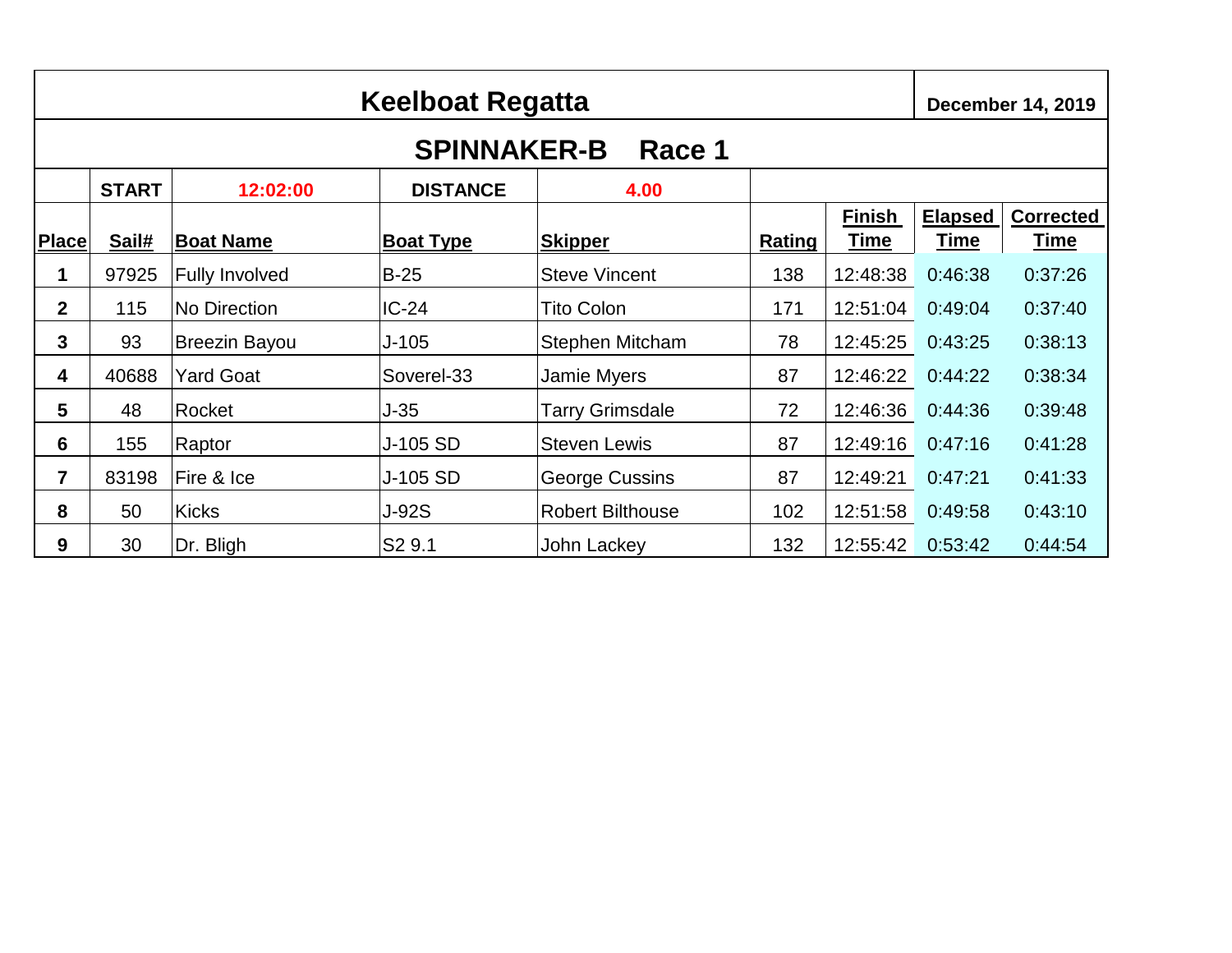|                | <b>Keelboat Regatta</b><br><b>December 14, 2019</b> |                       |                    |                         |        |                              |                               |                                 |  |
|----------------|-----------------------------------------------------|-----------------------|--------------------|-------------------------|--------|------------------------------|-------------------------------|---------------------------------|--|
|                |                                                     |                       | <b>SPINNAKER-B</b> | Race 2                  |        |                              |                               |                                 |  |
|                | <b>START</b>                                        | 13:12:00              | <b>DISTANCE</b>    | 4.00                    |        |                              |                               |                                 |  |
| <b>Place</b>   | Sail#                                               | <b>Boat Name</b>      | <b>Boat Type</b>   | <b>Skipper</b>          | Rating | <b>Finish</b><br><u>Time</u> | <b>Elapsed</b><br><u>Time</u> | <b>Corrected</b><br><u>Time</u> |  |
| 1              | 93                                                  | <b>Breezin Bayou</b>  | $J-105$            | <b>Stephen Mitcham</b>  | 78     | 13:51:48                     | 0:39:48                       | 0:34:36                         |  |
| $\mathbf{2}$   | 97925                                               | <b>Fully Involved</b> | $B-25$             | <b>Steve Vincent</b>    | 138    | 13:56:16                     | 0:44:16                       | 0:35:04                         |  |
| 3              | 115                                                 | No Direction          | $IC-24$            | <b>Tito Colon</b>       | 171    | 13:58:50                     | 0:46:50                       | 0:35:26                         |  |
| 4              | 155                                                 | Raptor                | J-105 SD           | <b>Steven Lewis</b>     | 87     | 13:53:44                     | 0:41:44                       | 0:35:56                         |  |
| 5              | 40688                                               | Yard Goat             | Soverel-33         | Jamie Myers             | 87     | 13:54:07                     | 0:42:07                       | 0:36:19                         |  |
| 6              | 48                                                  | Rocket                | J-35               | <b>Tarry Grimsdale</b>  | 72     | 13:53:43                     | 0:41:43                       | 0:36:55                         |  |
| $\overline{7}$ | 83198                                               | Fire & Ice            | J-105 SD           | George Cussins          | 87     | 13:54:51                     | 0:42:51                       | 0:37:03                         |  |
| 8              | 50                                                  | <b>Kicks</b>          | <b>J-92S</b>       | <b>Robert Bilthouse</b> | 102    | 13:58:47                     | 0:46:47                       | 0:39:59                         |  |
| 10             | 30                                                  | Dr. Bligh             | S2 9.1             | John Lackey             | 132    | <b>DNC</b>                   |                               |                                 |  |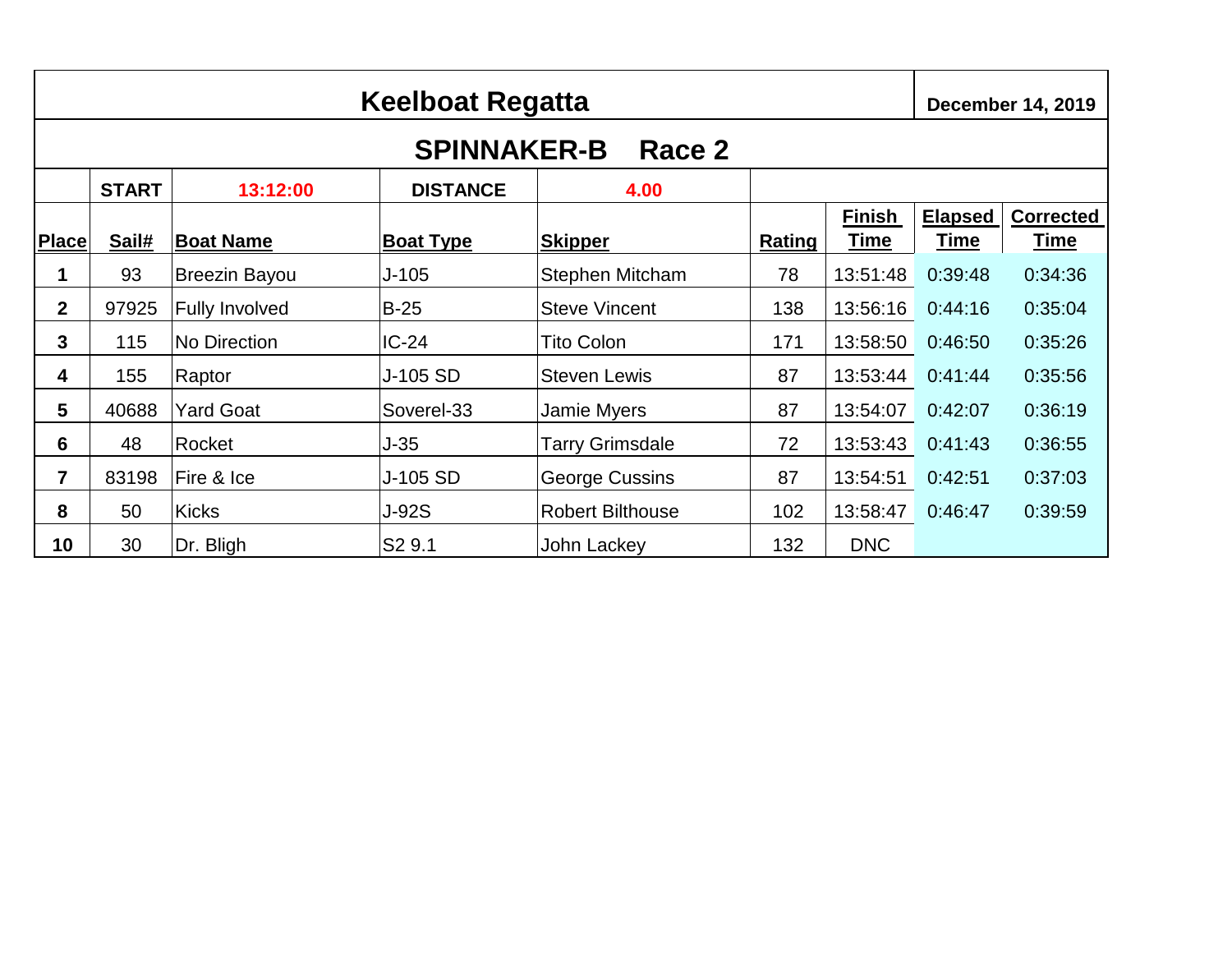|                 | Keelboat Regatta<br><b>December 14, 2019</b> |                       |                    |                         |        |                              |                               |                                 |
|-----------------|----------------------------------------------|-----------------------|--------------------|-------------------------|--------|------------------------------|-------------------------------|---------------------------------|
|                 |                                              |                       | <b>SPINNAKER-B</b> | Race 3                  |        |                              |                               |                                 |
|                 | <b>START</b>                                 | 14:23:00              | <b>DISTANCE</b>    | 4.00                    |        |                              |                               |                                 |
| <b>Place</b>    | Sail#                                        | <b>Boat Name</b>      | <b>Boat Type</b>   | <b>Skipper</b>          | Rating | <b>Finish</b><br><u>Time</u> | <b>Elapsed</b><br><u>Time</u> | <b>Corrected</b><br><u>Time</u> |
| 1               | 93                                           | <b>Breezin Bayou</b>  | $J-105$            | <b>Stephen Mitcham</b>  | 78     | 15:03:14                     | 0:40:14                       | 0:35:02                         |
| $\overline{2}$  | 48                                           | Rocket                | $J-35$             | Tarry Grimsdale         | 72     | 15:03:28                     | 0:40:28                       | 0:35:40                         |
| 3               | 97925                                        | <b>Fully Involved</b> | $B-25$             | <b>Steve Vincent</b>    | 138    | 15:08:24                     | 0:45:24                       | 0:36:12                         |
| 4               | 155                                          | Raptor                | J-105 SD           | <b>Steven Lewis</b>     | 87     | 15:05:22                     | 0:42:22                       | 0:36:34                         |
| 5               | 115                                          | No Direction          | $IC-24$            | <b>Tito Colon</b>       | 171    | 15:11:30                     | 0:48:30                       | 0:37:06                         |
| $6\phantom{1}6$ | 83198                                        | Fire & Ice            | J-105 SD           | George Cussins          | 87     | 15:06:53                     | 0:43:53                       | 0:38:05                         |
| $\overline{7}$  | 50                                           | <b>Kicks</b>          | <b>J-92S</b>       | <b>Robert Bilthouse</b> | 102    | 15:08:31                     | 0:45:31                       | 0:38:43                         |
| 10              | 40688                                        | Yard Goat             | Soverel-33         | <b>Jamie Myers</b>      | 87     | <b>DNF</b>                   |                               |                                 |
| 10              | 30                                           | Dr. Bligh             | S <sub>2</sub> 9.1 | John Lackey             | 132    | <b>DNC</b>                   |                               |                                 |